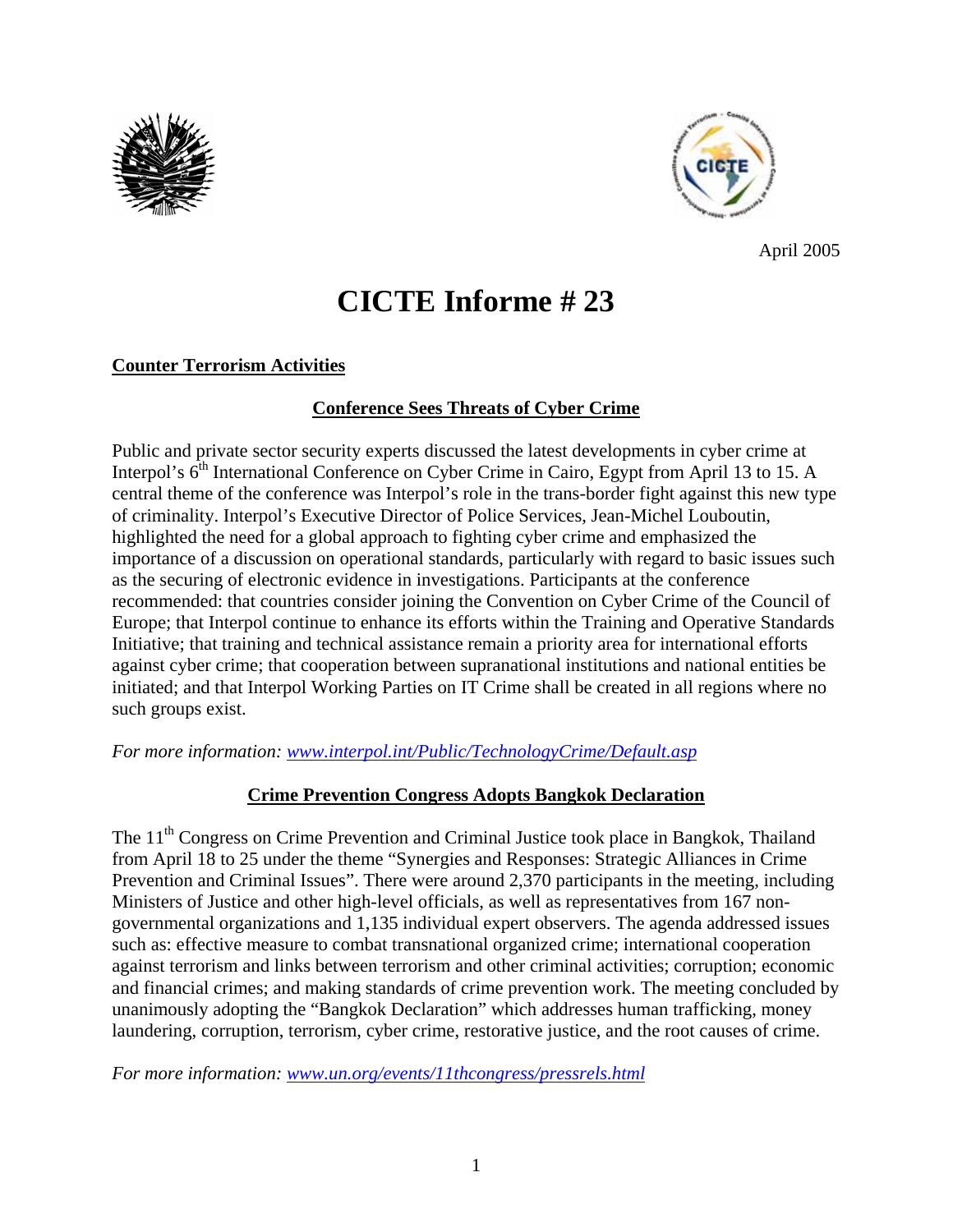#### **NDA Highlights U.S. – EU Cooperation Against Terrorism**

The conference on "Transatlantic Cooperation in the Fight Against Terrorism" took place in Brussels, Belgium on April 25. This meeting was co-organized by the New Defence Agenda, Friends of Europe, and the Center for Transatlantic Relations at SAIS, Johns Hopkins University and the Chemical and Biological Arms Control Institute. The recent Atlantic Storm simulation showed that the U.S. and the EU need to conduct training to prepare countries in case of a biological attack and to increase cooperation among the US and EU in the fight against terrorism.

*For more information: www.newdefenceagenda.org* 

## **Other Recent Events**

- 1-8 April: ICAO's Instructors Certification Course; Argentina
- 5-8 April: Regional Seminar on Integrity; Peru
- 11-15 April: ICAO-GREPACs Meeting; Montego Bay, Jamaica
- April 15: Terrorism and Life Science Research- a panel to discuss increasing risk ands ways to counter terrorism. The panel explored strategies to develop capabilities for rapid response, increasing access and knowledge about dangerous pathogens, and questioned strategies in order to limit the potential dangers of globally ubiquitous knowledge, methods, tools, and materials.
- 20 April: Winning the Silent War: Defeating Terrorists and Money Launderers; A web seminar meant to teach how develop a winning strategy by implementing effective AML controls and unraveling the Bank Secrecy Act. Organized by Money Laundering Alert and moneylaundering.com.
- 19-27: ICAO's National Auditors-Inspectors Course; Buenos Aires Argentina
- 25-27 April: Caribbean Financial Action Task Force, Plenary Meeting; Guatemala City, Guatemala

#### **Future Events**

- May 10-13: Regional Port Security Course for Mercosur Area, Port of Santos, Sao Paolo, Brazil
- May 17 20: Association of Caribbean Police Chiefs meeting, St. Croix, USVI
- May 18: Behind Enemy Minds: Money Laundering Tactics and Terrorist Schemes; A web seminar meant to teach how to recognize new money laundering methods and suspicious activity, how to identify types of terrorist financing activities that draw red flags, and what the 9/11 commission said about identifying and tracking terrorist funds. Organized by Money Laundering Alert and moneylaundering.com.
- May 22-25: Conference on Legislation Action in the Eastern Caribbean Countries, St. Vincent and the Grenadines
- May 31- June 3: APEC Maritime Security Working Group Meeting, Washington, D.C.
- June 13 16: Port Assessment Training, St. Lucia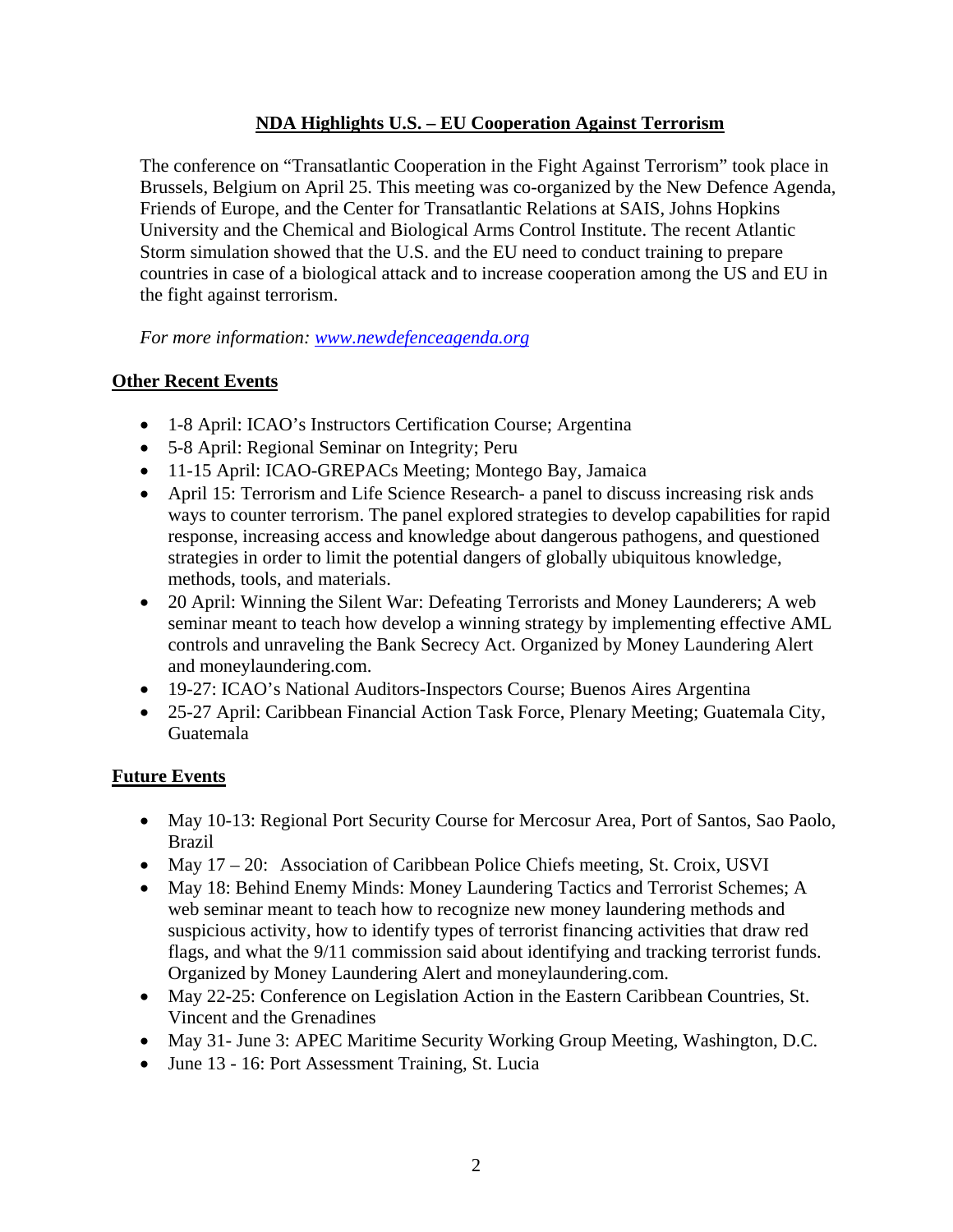#### **Recent Developments in the News**

• *The Associated Press* reported on April 19 that **after 10 years, Oklahoma City remembers victims.** Survivors, victim's family members, and political leaders united to remember their loved ones who died in the worst act of domestic terrorism in U. S. history. A ceremony was held at the memorial dedicated to victims on the site where the Alfred P. Murrah Federal Building once stood. For more information about the Oklahoma City National Memorial : www.oklahomacitynationalmemorial.org/index.htm

*For more information about the article: http://cnn.netscape.com/news/story.jsp?idq=/ff/story/0001/20050419/0721048893.html* 

• According to a *UN Press Release* on April 13, the **UN General Assembly adopted a new Convention on Nuclear Terrorism.** The International Convention for the Suppression of Acts of Nuclear Terrorism will be open for signature in September 2005. The convention will play a crucial role in preventing terrorists from acquiring weapons of mass destruction. It will also contribute to the strengthening of the international legal framework for the suppression and combating of terrorism and will become a valuable addition to the existing twelve universal anti-terrorism conventions.

*For more information: www.un.org/News/Press/docs/2005/ga10340.doc.htm* 

• The *UN News Service* of April 20 reported that a **UN Internet governance panel met to discuss key public policy issues**, such as spam, network security, and cyber-crime. The main focus was on how to deal with and protect the Internet. Suggestions included drafting model legislation and informal models of collaboration. This meeting also included ongoing preparations for the World Summit on the Information Society that will be held later this year in Tunis, Tunisia.

*For more information: www.un.org/apps/news/printnews.asp?nid=14030* 

• According to *FBI News*, the on April 4 in southern Connecticut, the FBI participated in the nation's largest ever mock terrorism event. The purpose of the drill, TOPOFF 3, was to improve America's ability to prevent and respond to major terrorist attacks involving weapons of mass destruction (nuclear devices or chemical, biological, or radiological agents). This exercise included more than 600 FBI employees and crisis response professional from New Jersey, Connecticut, and Virginia. The assessment of this event will be released in several weeks.

*For more information: www.fbi.gov/page2/april05/topoff042205.htm*